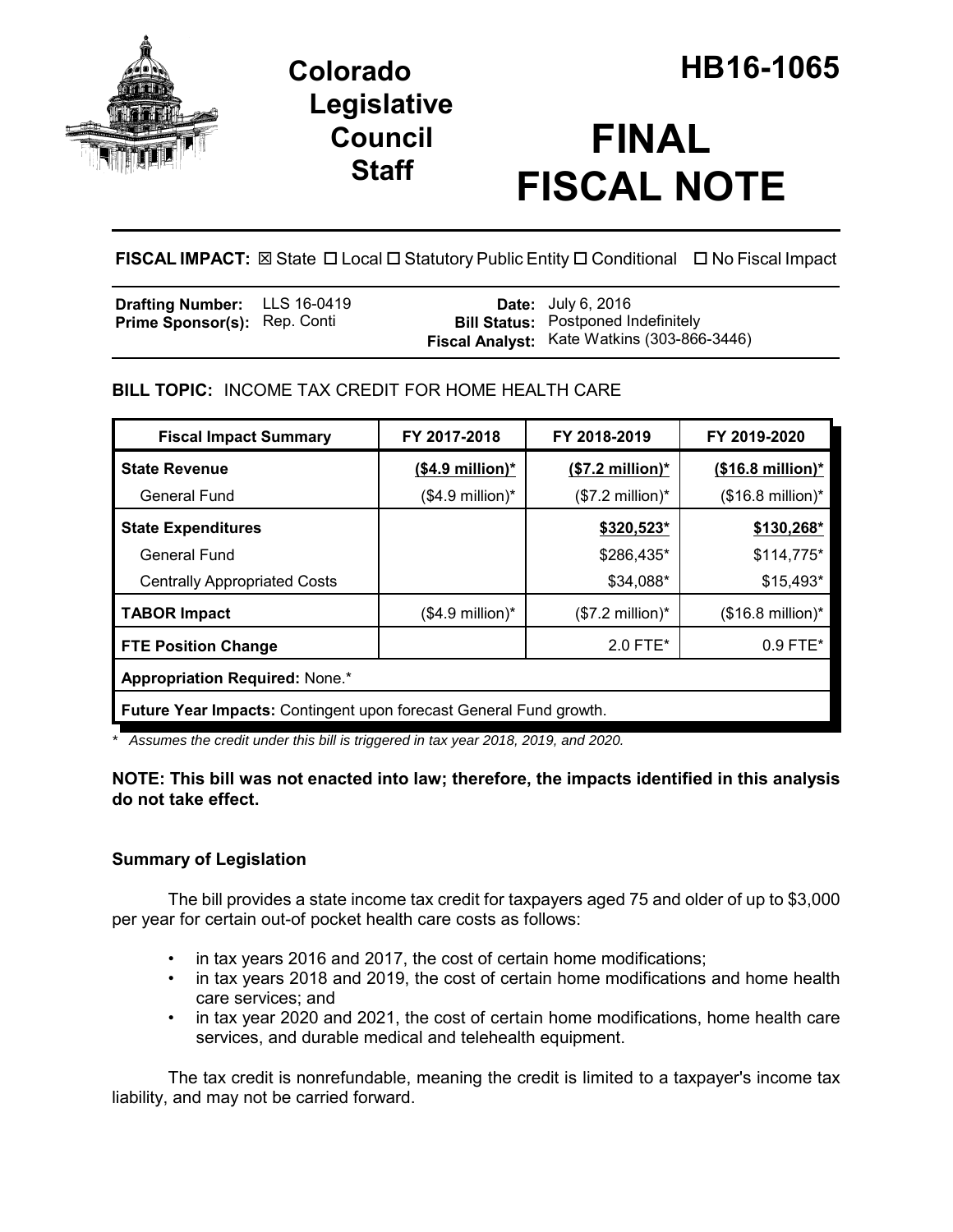Each tax year, the availability of the credit is contingent upon the Legislative Council Staff December forecast projecting sufficient revenue to grow General Fund appropriations by at least 6 percent in the fiscal year in which the forecast occurs. For example, a December 2016 forecast of sufficient FY 2016-17 revenue would trigger a tax year 2017 credit. If the credit is not available in a given tax year but a taxpayer qualifies, that taxpayers may claim the credit in future years if and when it is available.

To claim the credit, a qualifying senior must obtain a credit certificate signed by a doctor, physician's assistant, nurse practitioner, or home health care agency coordinator listing home health care modifications, equipment, or services needed for the qualifying taxpayer's home health care. Certificates must be submitted with the taxpayer's tax return. Taxpayers may claim a percentage of out-of-pocket home health care costs of the goods and services listed on the certificate based on their federal taxable income and filing status, as shown in Table 1.

| Table 1. Tax Credit Allowable Under HB 16-1065 by Taxpayer Status |                               |                      |  |  |
|-------------------------------------------------------------------|-------------------------------|----------------------|--|--|
| Percentage of                                                     | <b>Federal Taxable Income</b> |                      |  |  |
| <b>Health Care Costs</b>                                          | <b>Single Filers</b>          | <b>Joint Filers</b>  |  |  |
| <b>70%</b>                                                        | \$0 to \$25,000               | \$0 to \$50,000      |  |  |
| 35%                                                               | \$25,001 to \$45,000          | \$50,001 to \$90,000 |  |  |
| 0%                                                                | More than \$45,000            | More than \$90,000   |  |  |

#### **State Revenue**

If the credit is triggered for the 2018, 2019, and 2020 tax year, this bill is expected to reduce General Fund revenue **by \$4.9 million in FY 2017-18 (half-year impact), \$7.2 million in FY 2018-19, and \$16.8 million in FY 2019-20**. Based on the December 2015 Legislative Council Staff forecast, the credit will not be triggered in tax year 2016, and General Fund revenue is not expected to grow at a sufficient pace to trigger the credit in tax year 2017. This bill allows credit amounts that would have been claimed in subsequent years when the credit is triggered. Therefore, if triggered for tax year 2018, the credit could be claimed for qualifying health care costs incurred in 2016, 2017 and 2018.

*Alternative trigger scenarios.* It is possible that forecast General Fund revenue growth will not be sufficient to trigger the credit in 2018, or any subsequent fiscal years. Among other scenarios, it is possible that all six years of the credit could be made available in a single tax year between 2021 and 2025. Table 2 illustrates several trigger scenarios and their expected revenue impact by year. Underlaying assumptions for revenue estimates are provided below.

| Table 2. Estimated HB 16-1065 Revenue Impact Under Different Trigger Scenarios<br>(Dollars in Millions, Shown by Tax Year) |       |       |       |       |        |        |
|----------------------------------------------------------------------------------------------------------------------------|-------|-------|-------|-------|--------|--------|
| If triggered                                                                                                               | 2016* | 2017  | 2018  | 2019  | 2020   | 2021   |
| each year                                                                                                                  | N/A   | \$5.5 | \$4.2 | \$4.6 | \$29.0 | \$31.0 |
| only in 2018                                                                                                               | N/A   | N/A   | \$9.7 | N/A   | N/A    | N/A    |
| only in 2021                                                                                                               | N/A   | N/A   | N/A   | N/A   | N/A    | \$74.3 |

*N/A = Not available due to the trigger not being met.* 

*\* As a result of the December 2015 Legislative Council Staff forecast, the credit will NOT be triggered for tax year 2016.*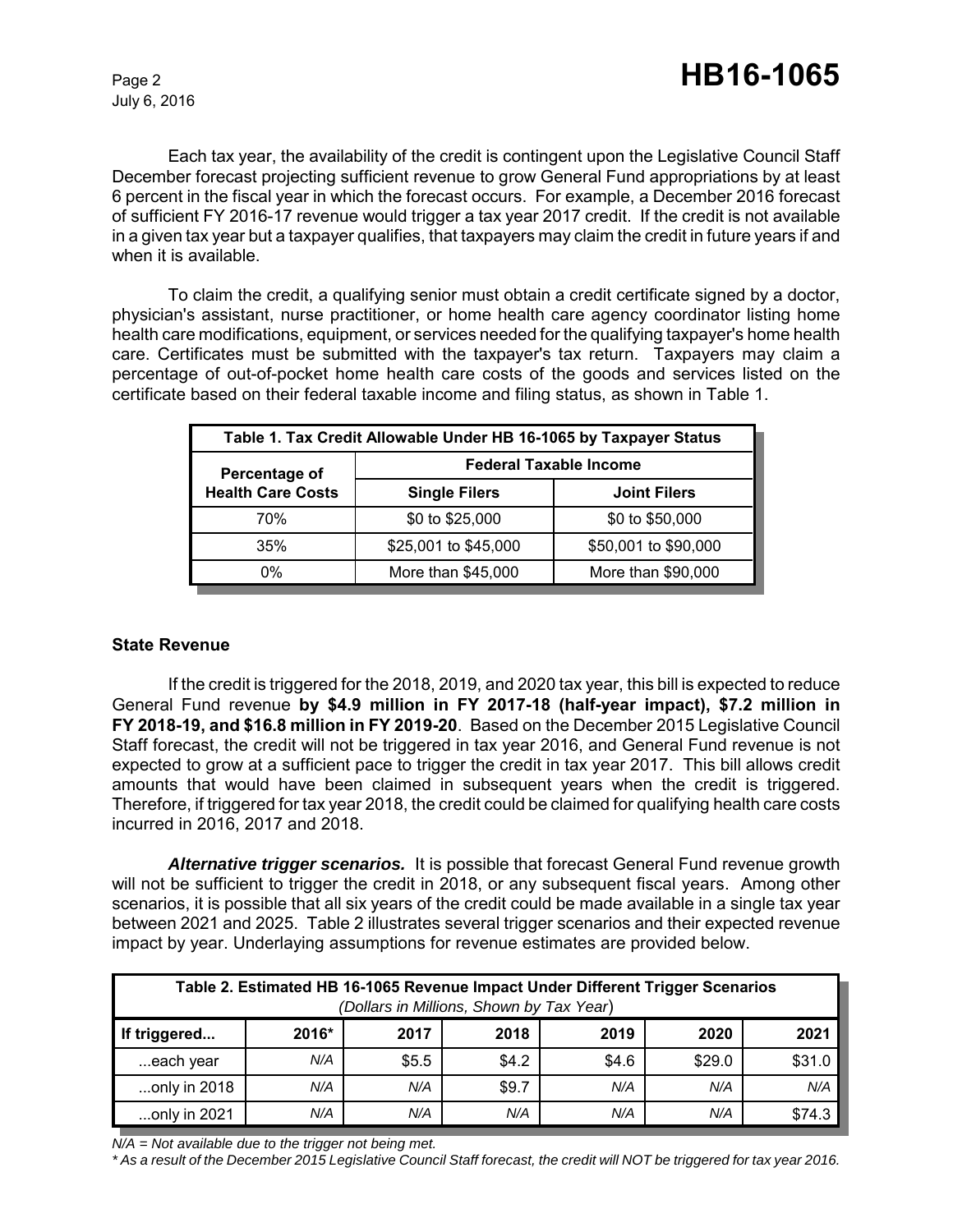**Population and average income tax liability.** In 2012, there were 38,521 single filer and 37,016 joint filer taxpayers over the age of 74 with federal taxable incomes that qualify for the credit under this bill. Approximately 17,600 of these taxpayers are assumed to be living in a certified nursing home and will not be eligible for the tax credit. Population estimates were grown by the State Demographer's forecast of growth in the population over age 74. Qualifying taxpayers are projected to have an average state income tax liability of \$213 and \$576, respectively, in tax year 2018, based on tax data for 2012. This is well below the maximum credit of \$3,000.

*Home modifications.* The definition of home modifications under this bill is narrow and the costs for most modifications is expected to well exceed the average income tax liability of qualifying taxpayers. This fiscal note assumes that 10 percent of eligible taxpayers (7,033 filers in tax year 2016) will claim these costs per tax year, and costs claimed will exceed the income tax liability of the average taxpayer.

*Health care services*. This fiscal note assumes that 4 percent of eligible taxpayers will claim out-of-pocket home health service costs (3,190 filers in tax year 2018) each tax year. These costs are expected to exceed the average tax liability of this qualifying population. Based on data from a 2013 study published by the Center for Disease Control, an estimated 17 percent of Coloradans over the age of 75 used home care services in 2011. However, Medicaid or Medicare covered the majority of costs for these patients.

*Durable medical and telehealth equipment.* This fiscal note assumes that 80 percent of eligible taxpayers (70,982 in tax year 2020) will claim a credit for durable medical and telehealth equipment, home modifications and home health care services in tax years 2020 and 2021. Based on the broad definition of durable medical equipment, a majority of eligible taxpayers likely incur costs each year that would qualify for the credit under this bill and, for most, this cost would exceed their income tax liability.

#### **TABOR Impact**

If the credit created by this bill is triggered during a TABOR surplus situation, it will reduce the state's TABOR surplus and the amount of money required to be refunded to taxpayers. For example, if the credit under this bill were triggered for the 2018 tax year and if the state incurred a TABOR surplus in FY 2017-18, this bill would reduce taxpayer refunds from the Six Tier Sales Tax refund mechanism by an estimated \$4.9 million in tax year 2018.

#### **State Expenditures**

If the credit under this bill is triggered in tax year 2018, **General Fund expenditures in the Department of Revenue (DOR) will increase by \$286,435 and 2.0 FTE in FY 2018-19.** If triggered in the two subsequent years, General Fund expenditures will be increased by \$114,775 and 0.9 FTE in FY 2019-20, and by \$625,229 and 4.2 FTE in FY 2020-21. State expenditure impacts could occur sooner, later, or not at all depending on the credit trigger. Expenditures are from auditing, call center, document management and computer programming costs for the DOR, as shown in Table 3 and described below.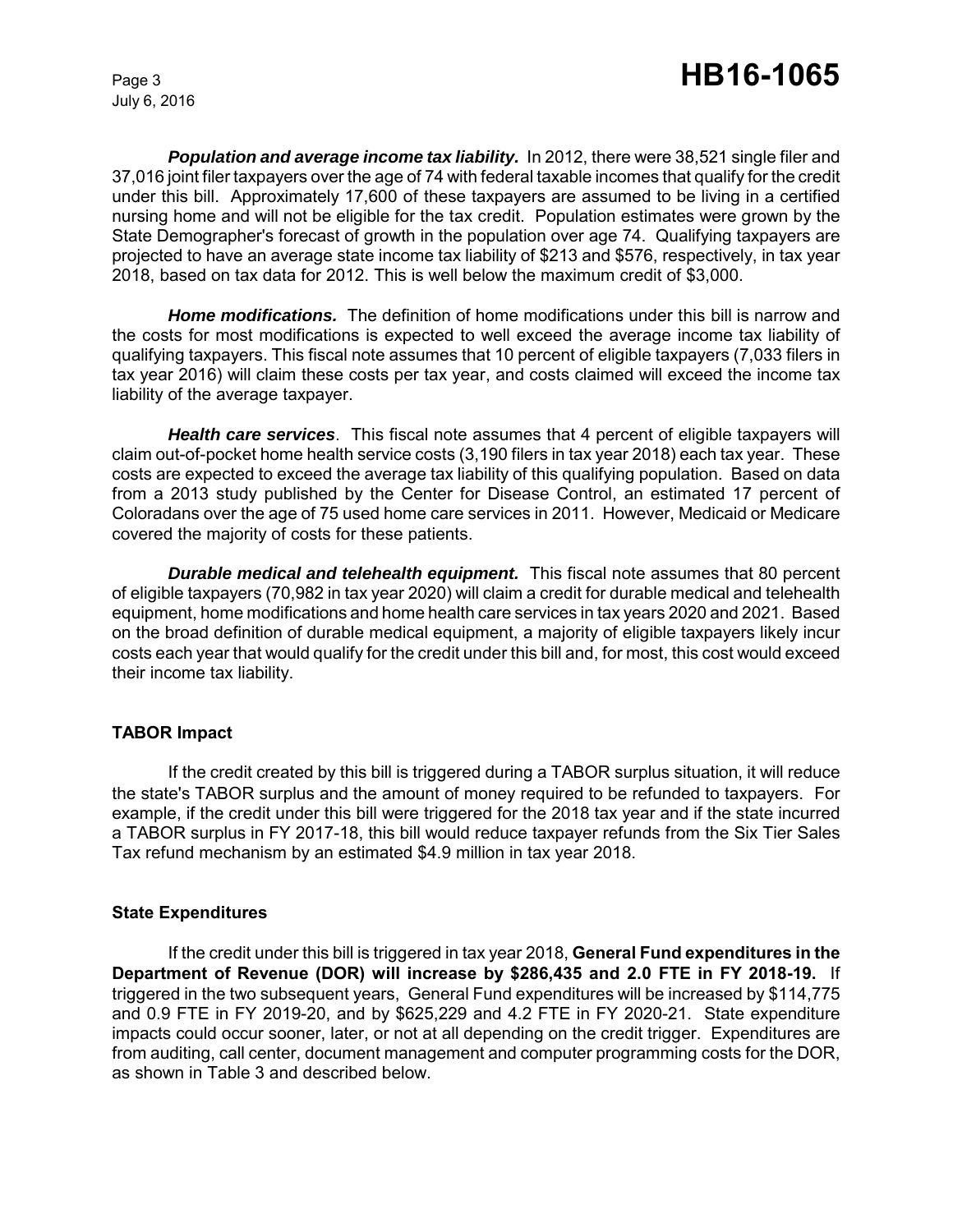| Table 3. Expenditures Under HB 16-1065*     |            |            |            |  |  |  |
|---------------------------------------------|------------|------------|------------|--|--|--|
| <b>Cost Components</b>                      | FY 2018-19 | FY 2019-20 | FY 2020-21 |  |  |  |
| <b>Personal Services</b>                    | \$85,173   | \$38,328   | \$178,864  |  |  |  |
| FTE.                                        | 2.0 FTE    | 0.9 FTE    | 4.2 FTE    |  |  |  |
| Operating Expenses and Capital Outlay Costs | \$11,306   | \$5,558    | \$22,802   |  |  |  |
| Document Management and Programming         | \$187,661  | \$69,851   | \$417,362  |  |  |  |
| <b>Printing and Postage</b>                 | \$2,295    | \$1,038    | \$6,200    |  |  |  |
| Centrally Appropriated Costs**              | \$34,088   | \$15,493   | \$72,305   |  |  |  |
| <b>TOTAL</b>                                | \$320,523  | \$130,268  | \$697,534  |  |  |  |

*\* Assumes the credit under this bill is triggered in tax year 2018, 2019, and 2020.*

*\*\* Centrally appropriated costs are not included in the bill's appropriation.*

*Taxpayer Services Division and call center.* Assuming that the credit under this bill is triggered for tax year 2018, DOR will require 2.0 FTE in FY 2018-19 to review tax returns at a 15 percent review rate, to test the GenTax system, and to respond to taxpayer calls (estimated at 10 percent of the number of filers claiming the credit). These workload increases are expected to increase with the number of filers claiming the credit, should the credit be triggered in subsequent years.

*Document management and programming costs.* Assuming that the credit is triggered in tax year 2018, DOR will incur one-time programming costs of \$32,000 in FY 2018-19 to program the GenTax system at an estimated contractor rate of \$200 per hour for 160 hours of programming. Additionally, data input, imaging, and management costs are estimated at \$154,461. These costs and a one-time cost of \$1,200 for Fairfax programming to modify one tax form will be reappropriated to the Department of Personnel and Administration. Document management costs are expected to increase with the number of filers claiming the credit, if triggered.

*Reporting of home health care agencies.* Under this bill the Department of Public Health and Environment is required to provide DOR with a list of licensed home health care agencies in Colorado. This is expected to result in a minimal workload that can be absorbed within existing resources.

*Centrally appropriated costs.* Pursuant to a Joint Budget Committee policy, certain costs associated with this bill are addressed through the annual budget process and centrally appropriated in the Long Bill or supplemental appropriations bills, rather than in this bill. The centrally appropriated costs subject to this policy are estimated in the fiscal note for informational purposes and summarized in Table 4.

| Table 4. Centrally Appropriated Costs Under HB 16-1065*                 |            |            |            |  |  |  |
|-------------------------------------------------------------------------|------------|------------|------------|--|--|--|
| <b>Cost Components</b>                                                  | FY 2018-19 | FY 2019-20 | FY 2020-21 |  |  |  |
| Employee Insurance (Health, Life, Dental, and<br>Short-term Disability) | \$15,999   | \$7,199    | \$33,598   |  |  |  |
| Supplemental Employee Retirement Payments                               | 7.289      | 3,434      | 16,027     |  |  |  |
| <b>Leased Space</b>                                                     | 10,800     | 4,860      | 22,680     |  |  |  |
| <b>TOTAL</b>                                                            | \$34,088   | \$15,493   | \$72,305   |  |  |  |

 *\*More information is available at: http://colorado.gov/fiscalnotes*